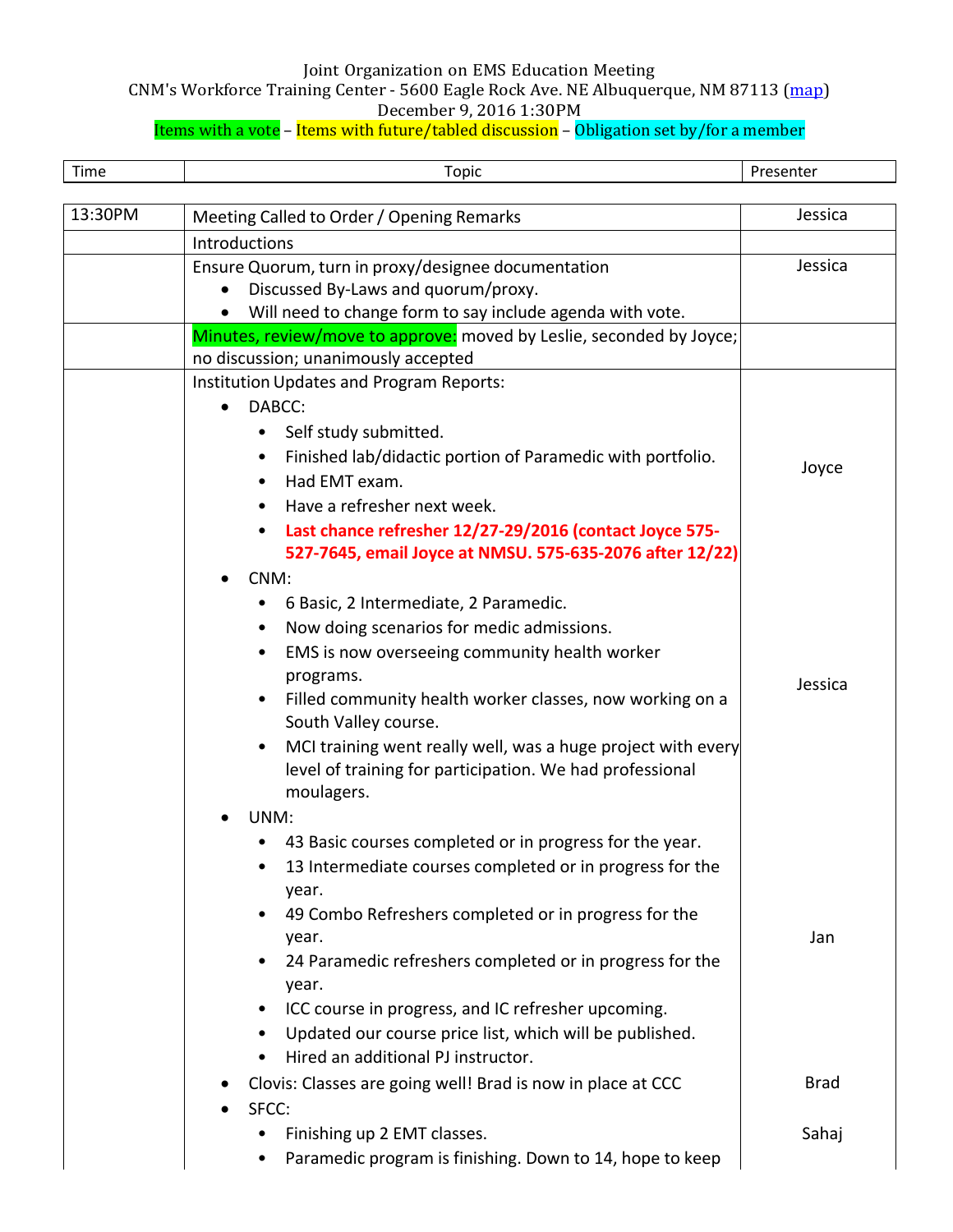CNM's Workforce Training Center - 5600 Eagle Rock Ave. NE Albuquerque, NM 87113 (map)

December 9, 2016 1:30PM

| Time | <b>Topic</b>                                                                                                                                                                                                                                                                                                                                                                                                                                                                                                                                                                                                                                                                                                                                                                                                                                                                                                                                                      | Presenter |
|------|-------------------------------------------------------------------------------------------------------------------------------------------------------------------------------------------------------------------------------------------------------------------------------------------------------------------------------------------------------------------------------------------------------------------------------------------------------------------------------------------------------------------------------------------------------------------------------------------------------------------------------------------------------------------------------------------------------------------------------------------------------------------------------------------------------------------------------------------------------------------------------------------------------------------------------------------------------------------|-----------|
|      | the rest.<br>Site visit, had 2 citations. One was a language on outcomes<br>issue.<br>In the Spring we'll be doing an AEMT class and another EMT<br>(and finishing 3 <sup>rd</sup> medic semester).<br>Losing some faculty, and are available to applicants to check<br>us out.<br>Questions: regarding timing for site visits from DACC for<br>SFCC and EMU.                                                                                                                                                                                                                                                                                                                                                                                                                                                                                                                                                                                                     |           |
|      | ENMU-R:<br>Had visit on 10/16.<br>Exam validity being tracked needs work.<br>Next week we have program review.<br>2 EMT Basic classes.<br>2 Intermediate classes.<br>Paramedic class had 9 currently enrolled.<br>Looking for options for medic class next June, maybe<br>doing it in Lea County.<br>The best thing that has happened has been Diane Ellington<br>joining us. Been great. Getting us back to where we should<br>be.<br>SJCC: Not present<br>$\bullet$                                                                                                                                                                                                                                                                                                                                                                                                                                                                                             | Jesse     |
|      | <b>EMS Bureau Update:</b><br>Braude taking UNMH spot on SWAC. Was Dr. Richards. To be<br>confirmed presently. Dr. Carver will soon receive appointment for<br>MDC.<br>Waiting to see if Fund Act and Replica will be approved by<br>executive as a DOH supported bill.<br>Need a crisis standard of care plan. Chris at health emergency<br>management is working on a plan.<br>EMS licensing renewal is upon us. Martin dealing with significant<br>numbers over last weeks. Cynthia and Alisa have been great help.<br>If you renew this year, you need to provide fingerprints if last<br>name starts with A-M.<br>Make sure that, in services, you are verifying licensure for<br>all new employees.<br>NM state treatment guidelines, Jessica will discuss more later.<br>Draft has been reviewed by Dr. Crook. We will get the changes<br>back to Donnie and Martin. Will be ready to go soon.<br>NMEMSTARS beta 3 in testing still. Everything seems to be | Kyle      |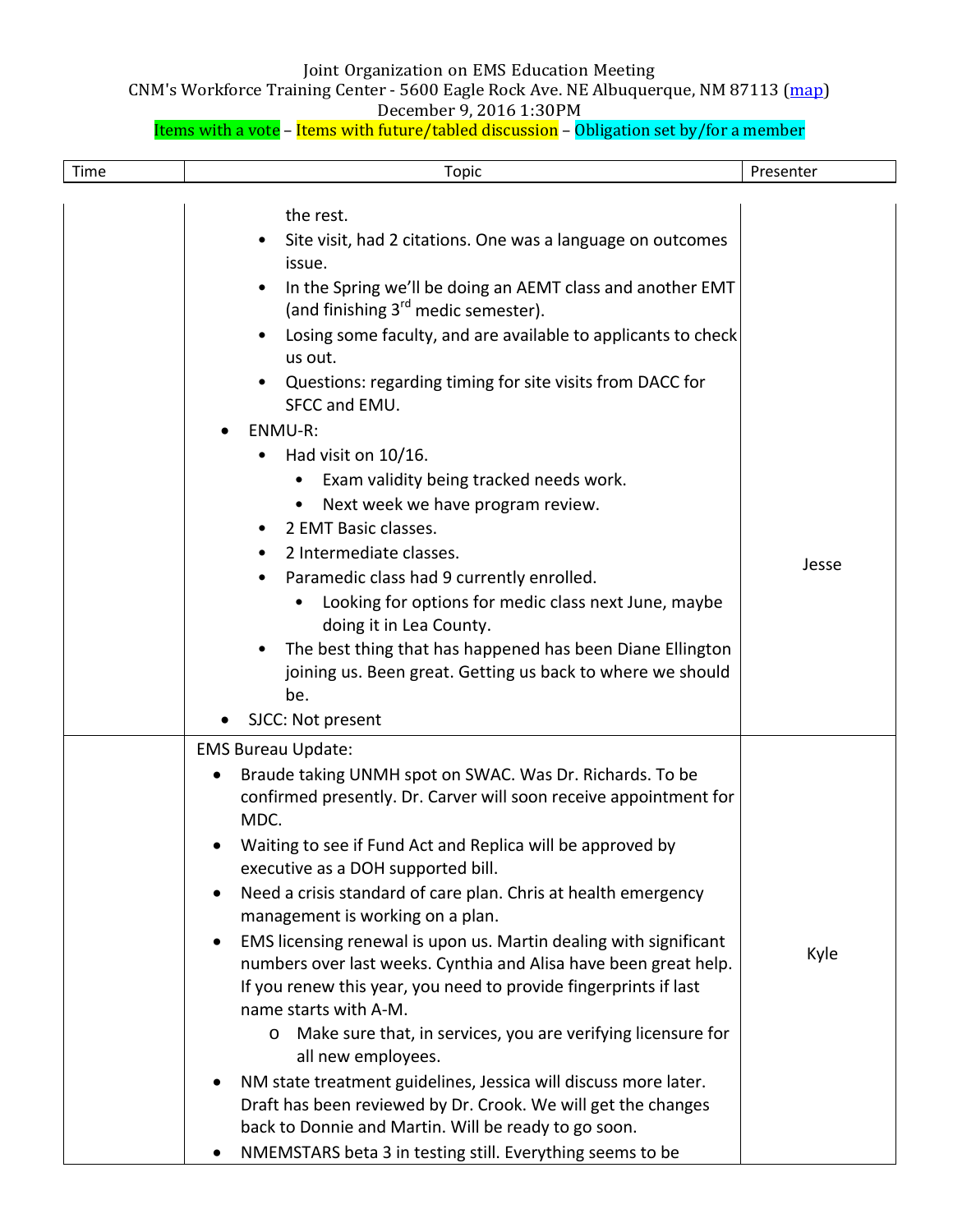CNM's Workforce Training Center - 5600 Eagle Rock Ave. NE Albuquerque, NM 87113 (map)

December 9, 2016 1:30PM

| Time | <b>Topic</b>                                                                                                                                                                                                                                                                                                                                                                                                                                                                                                                                                                                                                                    | Presenter                          |
|------|-------------------------------------------------------------------------------------------------------------------------------------------------------------------------------------------------------------------------------------------------------------------------------------------------------------------------------------------------------------------------------------------------------------------------------------------------------------------------------------------------------------------------------------------------------------------------------------------------------------------------------------------------|------------------------------------|
|      | positive. Will switch after the first of the year.<br>Stroke program has distributed a survey. We received 287<br>responses.<br>Events/Meetings:<br>00/00/17: 7AM, Heart hospital meeting<br>$\circ$<br>2/1/17: 1:30-4PM, Next SWACC, in Santa Fe at State<br>$\circ$<br>Library, tentative location<br>2/7/17: timeAM/PM, EMS licensing meeting at Scientific<br>$\circ$<br>Laboratory (1101 Camino de Salud NE; Albuquerque, NM<br>87102)<br>3/17/17: timeAM/PM, Air ambulance advisory meeting at<br>$\circ$<br>airport<br>3/31/17, 9:30AM, MDC at CNM WTC<br>$\circ$<br>4/23-30/17: Region 3 Conference (http://emsregion3.org/)<br>$\circ$ |                                    |
|      | <b>ENMU Progress - all on track</b><br>December 2016 JOE Meeting<br>Basic lesson plans (submitted to JOE)<br>$\circ$<br>Update: EMR are done, and will drop in the next<br>$\circ$<br>week or so.<br>$\circ$ All the help was appreciated<br><b>March 2017 JOE Meeting</b><br><b>EMR Lesson Plans</b><br>$\overline{O}$<br>Plan for addressing the other findings of site visit<br>$\overline{O}$<br>Deliverables from one year plan presented.<br>$\circ$                                                                                                                                                                                      | Jesse                              |
|      | Treatment guidelines: Donnie sent to Jessica, were distributed to JOE<br>and members gave feedback to Martin. Format looks great. Anticipated<br>timeline? KT: Approximately 30 days.<br>EMS Bureau Approval for College Accreditation: (JB) Can we get a letter<br>of state approval? Discussion: Do after annual review? Yes, this can                                                                                                                                                                                                                                                                                                        | Martin /Jessica<br>Martin /Jessica |
|      | happen.<br>NM adopting the National Continued Competency Program<br>Question: Have NR medics needing to know when NM is on<br>board with NCCP.<br>o Answer: If folks put in the NM Refresher, it fills it out as<br>all complete.<br>Q: what about 2018?<br>o A: We don't know yet.<br>Comment: Martin has asked us not to use the word refresher.<br>But to instead list the NR NCCP requirements listed.<br>Kyle can talk to Martin to see if a "CE Collective" group could be                                                                                                                                                                | Donna                              |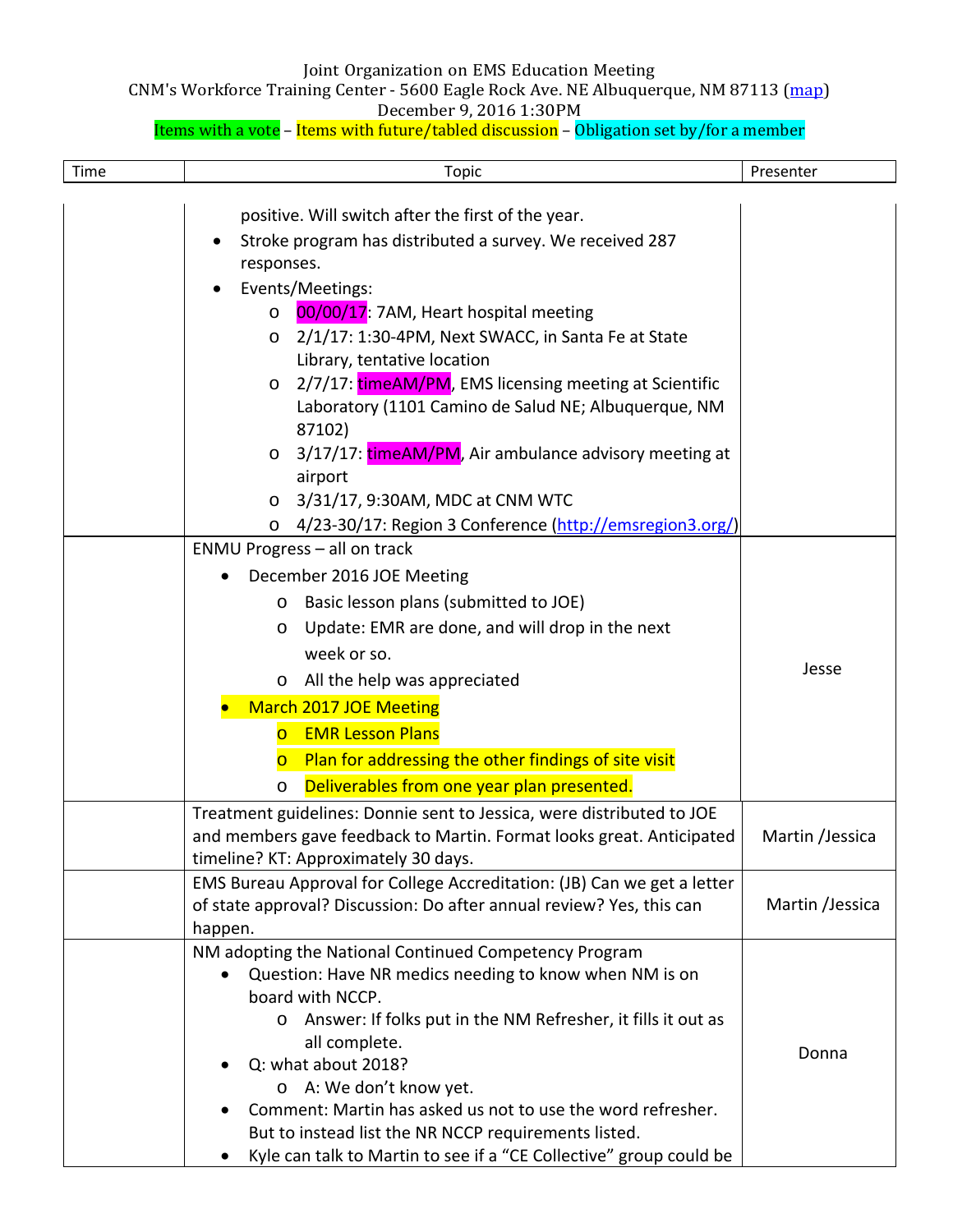CNM's Workforce Training Center - 5600 Eagle Rock Ave. NE Albuquerque, NM 87113 (map)

December 9, 2016 1:30PM

| Time | <b>Topic</b>                                                                                                                                                                                                                                                                                                                                                                                                                                                                                                                                                                                                                                                                                                                                                                                                                                                                                                                                                                                                                                                                                                                                                                                                                                                                                                                                                                                                                                                                                                                                                                                                                                                                                                                                                                                                    | Presenter |
|------|-----------------------------------------------------------------------------------------------------------------------------------------------------------------------------------------------------------------------------------------------------------------------------------------------------------------------------------------------------------------------------------------------------------------------------------------------------------------------------------------------------------------------------------------------------------------------------------------------------------------------------------------------------------------------------------------------------------------------------------------------------------------------------------------------------------------------------------------------------------------------------------------------------------------------------------------------------------------------------------------------------------------------------------------------------------------------------------------------------------------------------------------------------------------------------------------------------------------------------------------------------------------------------------------------------------------------------------------------------------------------------------------------------------------------------------------------------------------------------------------------------------------------------------------------------------------------------------------------------------------------------------------------------------------------------------------------------------------------------------------------------------------------------------------------------------------|-----------|
|      | assigned a single number. From Donna's experience, he is<br>already doing this.<br>Comment: Online, can do "Paramedic Refresher" for the other<br>state and local entries, and then have 12 (other) credits left in<br>local to enter.<br>Certificates will need a CE approval number as well as the PRF,<br>$\bullet$<br>etc. course #. Maybe do a conference call between schools and<br>Martin, to clarify?<br>Those submitting Refreshers to Martin have had great response.<br>Agenda/Days/Times for JOE retreat (June):<br>Dates of retreat changed to June now, per last meeting.<br>In March meeting will still do program review, per bylaws<br>(March $31st$ )<br>The assumption would be that we wouldn't be doing<br>$\circ$<br>much of anything else, so we might not have a chance to<br>talk about anything else. That might mean we don't<br>discuss regular business meeting items for 6 months.<br>Solution: Maybe have 30 minute emergency section for<br>open meeting needs. Maybe start earlier? 1PM?<br>Other possible business needing discussion at March<br>$\circ$<br>meeting:<br>Paramedic lab, per new NR rules.<br>Review IC curriculum.<br>٠<br>Suggestion to have June retreat at one of the institutions each<br>year. WTC was determined to be the site for this year. Can<br>rotate it every year.<br>Hosting institution responsible for making plans. Here (at WTC),<br>there's probably not a need for catering.<br>Dates? 6/13-14/17? Yes.<br>9AM start time first day.<br>Agenda items:<br>o Curriculum review at all levels, include hours (per later<br>conversation re Basic).<br>Portfolio competency package.<br>$\circ$<br>IC curriculum and renewal<br>$\circ$<br>Basic course accessibility<br>$\circ$<br>Bylaws or Approval Process (determined not doing)<br>O | Jessica   |
|      | Course length of EMT Basic<br>Comes up regularly, and the length of training has come up<br>again.<br>In rural areas, NMEMSB is trying to help with at least getting a<br>FR/EMR course.                                                                                                                                                                                                                                                                                                                                                                                                                                                                                                                                                                                                                                                                                                                                                                                                                                                                                                                                                                                                                                                                                                                                                                                                                                                                                                                                                                                                                                                                                                                                                                                                                        | Jessica   |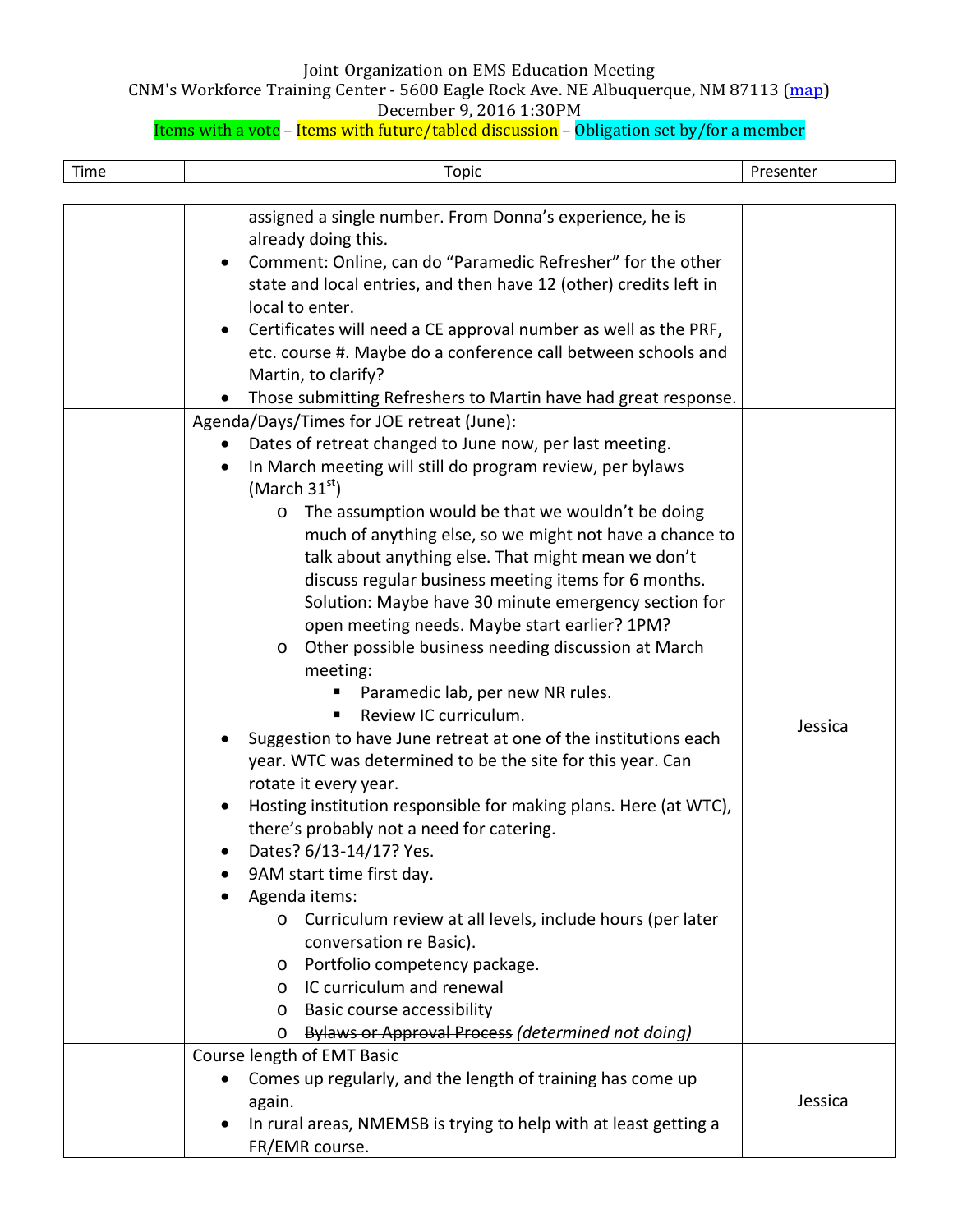CNM's Workforce Training Center - 5600 Eagle Rock Ave. NE Albuquerque, NM 87113 (map)

December 9, 2016 1:30PM

| Time | <b>Topic</b>                                                             | Presenter |
|------|--------------------------------------------------------------------------|-----------|
|      |                                                                          |           |
|      | NHTSA recommends 150-190 hours for Basic. Consensus was<br>$\bullet$     |           |
|      | that the upper range of those hours is acceptable for training,          |           |
|      | the lower is not.                                                        |           |
|      | Discussion points:                                                       |           |
|      | Are they (services) concerned about hours in class?<br>$\circ$           |           |
|      | Maybe have prospective students take an orientation<br>$\circ$           |           |
|      | course to see what's involved. The time, and subsequent                  |           |
|      | service, commitment can cause folks to reconsider (in a                  |           |
|      | good way - may determine another option is a better fit                  |           |
|      | for need).                                                               |           |
|      | Our NR pass rates have historically (last several years -<br>$\circ$     |           |
|      | since 2013) been under the national average, at the                      |           |
|      | hours we have right now.                                                 |           |
|      | This last year pass rate was 71, and national<br>Е                       |           |
|      | average was 69.                                                          |           |
|      | Doing some of the work online?<br>$\circ$                                |           |
|      | What about allowing people to test out? Several people<br>$\circ$        |           |
|      | (here at this meeting) have serious concerns about that.                 |           |
|      | Teaching a flipped classroom is very difficult in rural – the<br>$\circ$ |           |
|      | support that these classes (IT, etc.) need is not available.             |           |
|      | Maybe add this to the JOE Retreat agenda? We have to<br>$\circ$          |           |
|      | review the curriculum anyway (so added). Include the                     |           |
|      | hours in the curriculum.                                                 |           |
|      | Feedback from employers needed. Santa Fe has been<br>$\circ$             |           |
|      | doing this (getting feedback), for Sunpath. Overall, we                  |           |
|      | are doing a good job, per feedback. But students could                   |           |
|      | be more practiced in skills. Recommend we invite                         |           |
|      | employers to the retreat and expand the conversation to                  |           |
|      | have their input. Focus on county service managers.                      |           |
|      | Sahaj and Jessica will work on that.                                     |           |
|      | If we offer split-schools classes, who owns the student<br>$\circ$       |           |
|      | for reporting?                                                           |           |
|      | Overall, the focus should be on are we training them<br>$\circ$<br>well? |           |
|      | NMEMSTARS in charting training                                           |           |
|      | Do we cover NMEMSTARS in our training?                                   |           |
|      | Is there a dummy chart option? If so, this would be a good way           |           |
|      | to introduce electronic training. Charles affirmed, that is an           | Jessica   |
|      | option (training charting option).                                       |           |
|      | Then that could go into curriculum updates.                              |           |
|      | Kyle has texted Donnie and will see if they can figure it out.           |           |
|      | Goals and Objectives for 2017                                            | Jessica   |